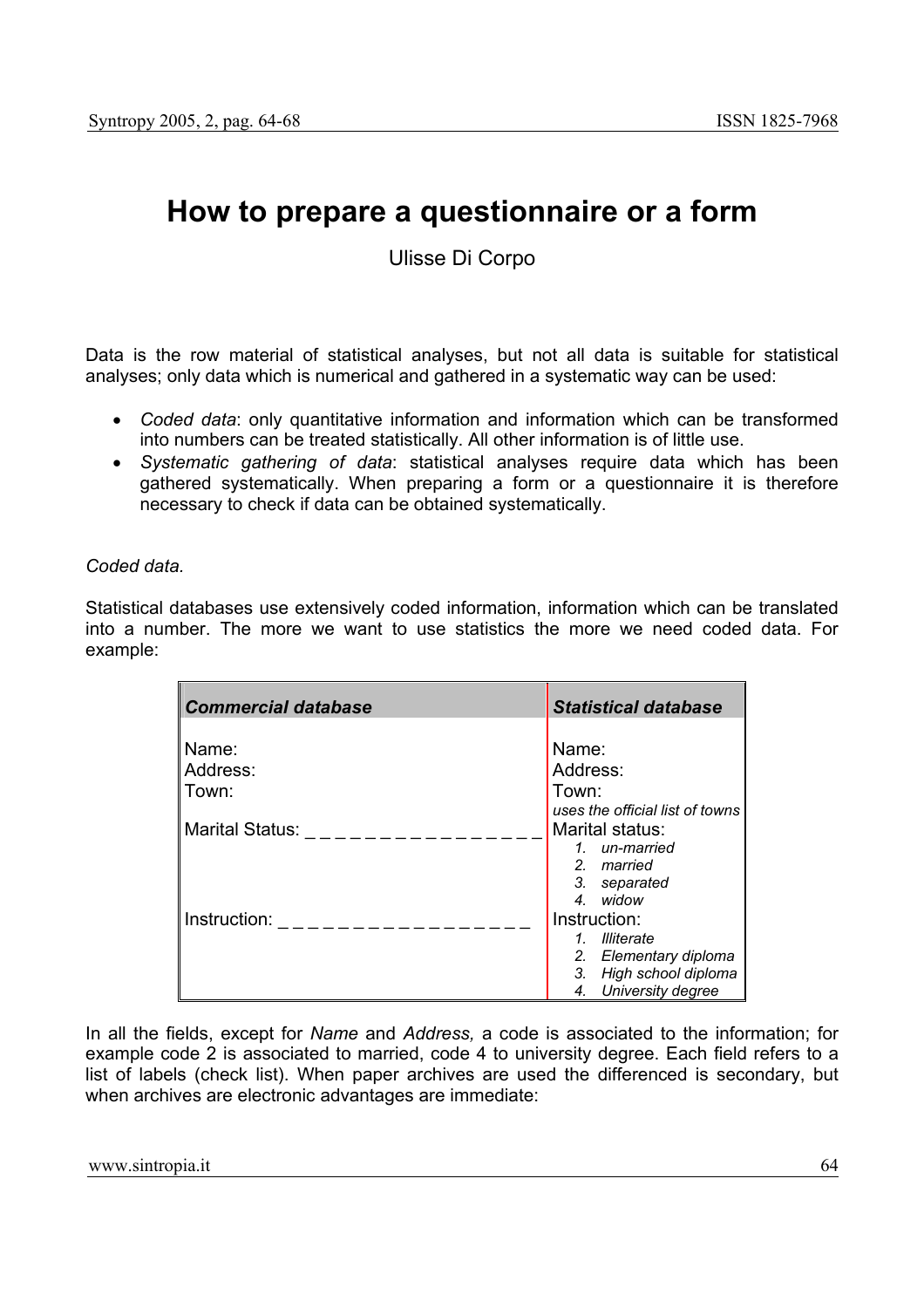- 1. *Dimensions*: the physical dimension of the archive is reduced; while a number (from 0 to 255) requires one byte of memory, a text requires as many bytes as the number of characters which have been reserved, for example MARR (Married) requires 4 bytes.
- 2. *Errors reduction*: the risk of committing errors is reduced, the program accepts only labels which are in the list, it is not possible to enter a different label or a code outside the range of codes listed;
- 3. *It is easier to use*: data-entry is easier and faster. Labels can be completed by the program, and codes can be memorized and entered only with the pressure of one key. Searching data becomes easy, thanks to the lists of labels which remember which information exists in the archive;
- 4. *Easier analyses*: when a group of records is selected, frequencies are automatically produced on all coded fields. For example if we select only the married people with a university degree only one search is necessary, and all frequency distributions are produced automatically.
- 5. *Territorial analyses*: it is possible to produce territorial distributions thanks to the numerical code which is associated to each town.
- 6. *All information available*: coded information permits easy access to all the information of the archive and instant distributions on all coded fields. When information is not coded search is complex, for example MARR (for married) might be found as MAR or MAR.; counting is difficult and time consuming.
- 7. *Scientific research*: beside producing frequency distributions, statistical archives allow to study relations between variables using cross tables, correlations, and factor analysis.

## *How to choose items*

There is an interplay between theoretical hypothesis and data gathering. No one would ever gather information out of thin air without making any hypothesis. There is always previous inductive, even if unconscious, reasoning which generates the hypotheses which are used to select the variables which need to be observed. The progress of research is based on a **Inductive**  $\rightarrow$  **Hypothesis**  $\rightarrow$  **Deduction** spiral and the quality of the information is strictly linked to this. If little attention is given to this process the quality of the data and the relevance of the results will inevitably be low.

Preparing a questionnaire or a form is one of the most delicate moments of the entire work. If insignificant information is asked and important information is omitted, results will be irrelevant and of little use. Before starting preparing a questionnaire or a form it is important know that:

- 1. It is necessary to distinguish among key variables, explicative and structure variables:
	- 1. *key variables* are those which describe the topic under investigation, for example if the study is relative to cancer, key variables will be relative to cancer;
	- 2. *explicative variables* are all those variables which might be correlated (linked) to the key variables, for example in the case of cancer it could be the environment, stress, food, and so on;
	- 3. *structure variables* are age, sex, education, profession; variables which are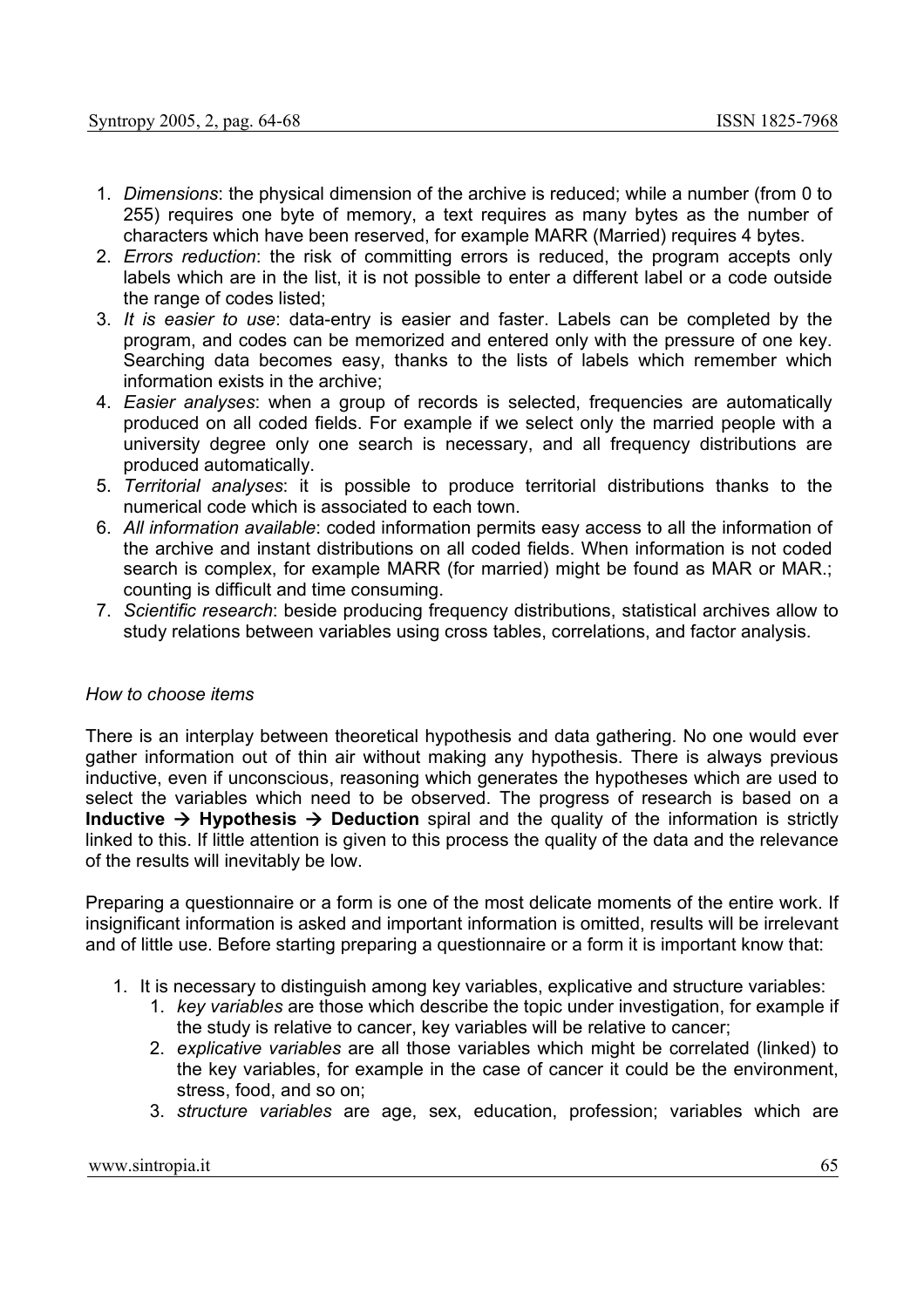usually used to describe the sample of the study.

- 2. In order to avoid choosing explicative variables which might be irrelevant it is important to be helped by experts who have a good knowledge of the subject.
- 3. It is important to remind that a study becomes useful when it compares different hypothesis and theories. The aim of scientific research is that of testing different hypotheses, comparing them, and finding which and when it works. Scientific research is a process of continue change and evolution during which hypotheses are revisited, changed and often abandoned.

The process of formulating a form can be divided in several steps:

- 1. first, start declaring which is the aim of the study (key variables);
- 2. second, continue listing all those variables (explicative variables) which might be correlated to the key variables. It is very important to keep track of the hypothesis which support them, in this way it will be easy to interpret the results, otherwise it will be difficult to say which hypothesis have been proved and fall in errors as, for example, paying attention to secondary information and producing interpretations which are totally irrelevant and of little scientific value;
- 3. finally prepare the form (questionnaire, observation grid, …) and test it in order to assess if it works or if it can be improved and optimized. It is necessary to continue testing the form until it reaches a high levels of quality and efficiency;
- 4. when the form concerns information flowing in a organization, it becomes necessary to involve, in the designing process, all the people which are involved in the organization.

## *Objective and subjective information.*

It is well known that when people answer using social masks. It is though important to note that the relational methodology used in Sintropia-DS (Syntropy 2005, 1: 117-113) works well even with data which has been distorted by masks. For example, unsatisfied people tend to present a positive image, not only to others but also to themselves.

Psychologist have tried to solve this problem by developing tests which are designed to get information in an indirect way. Secondary questions which are correlated to the trait which is being measured, and which the person does not distort with social masks, are used. In this way it is possible to obtain an indirect estimation of anxiety, depression and other information which otherwise would be masked.

It is interesting to note that even when data is distorted, by the effects of social masks, and cannot be used in a quantitative study (which uses average values or frequency distributions), it can be used successfully with correlation analyses. This happens because the mask is coherent: it is not used only on one variable, but on all correlated variables. For example, if people who say not to be depressed, instead are depressed, they will also say not to feel anxiety, when instead they feel it. The relation between depression and anxiety will shows up, even if the subjects are using masks.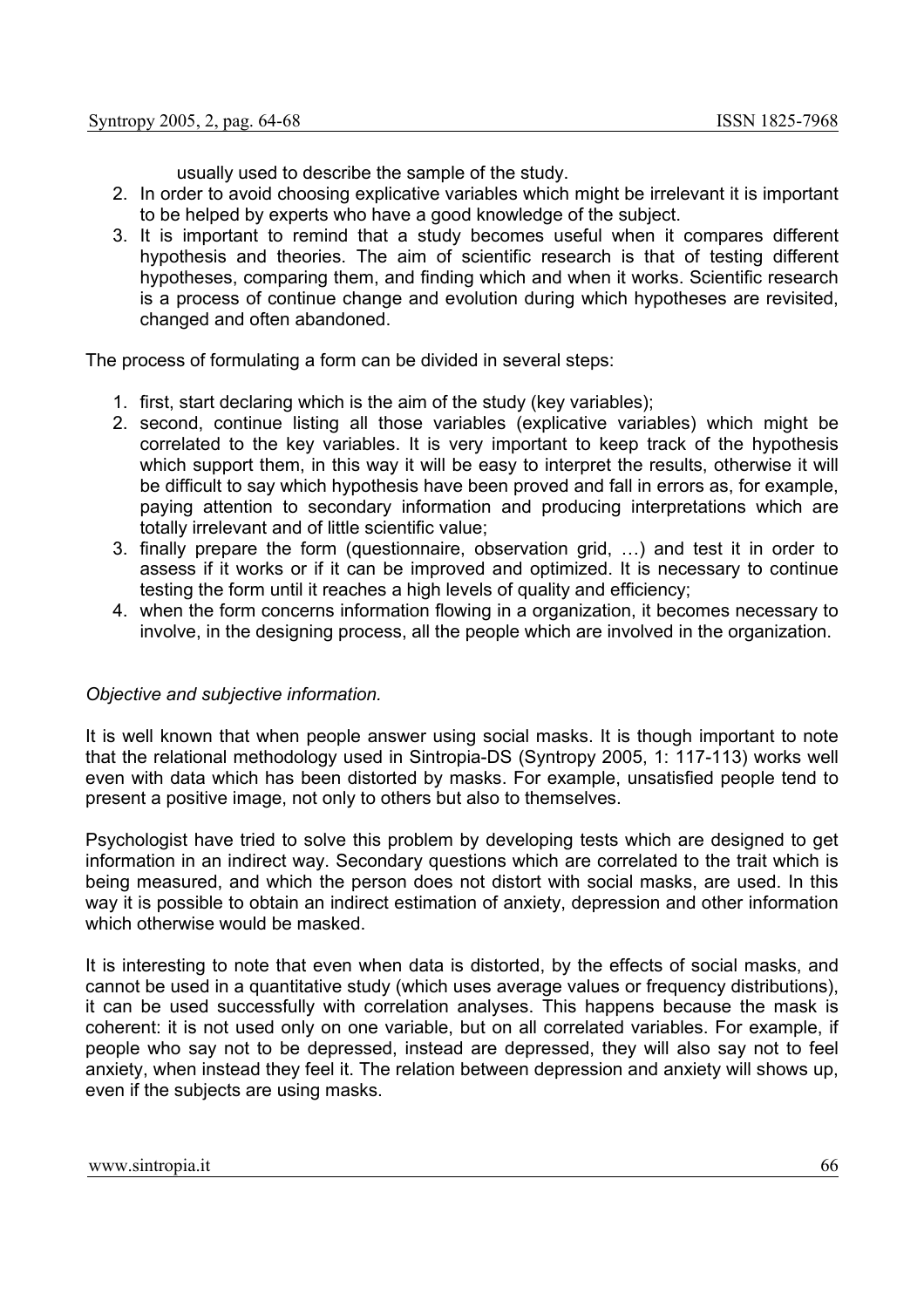|            |    | Depressed Not depressed Total |     |
|------------|----|-------------------------------|-----|
| Anxiety    | 15 |                               | 18  |
| No anxiety | 2  | 180                           | 182 |
| Total      | 17 | 183                           | 200 |

In the case of a study with 200 students, the following results could be obtained:

Because of the social mask the answers are mainly grouped in the cell "no anxiety" and "no depression". Depression and anxiety come out as correlated (concomitance of the answer No). Using, on the same sample, psychological tests which provide objective measures of depression and anxiety the results change into:

|            |      | Depressed Not depressed Total |     |
|------------|------|-------------------------------|-----|
| Anxiety    | 158  | 10                            | 168 |
| No anxiety |      | 30                            | 32  |
| Total      | 160. | 40                            | 200 |

the answers are mainly grouped in the cell "yes anxiety" and "yes depression". Because correlation are concomitances, depression and anxiety remain correlated (concomitances of the answer Yes).

This example shows that if a relation exists, this relation shows up even if the data has been masked. This happens because the mask is used in a coherent way on all the answers. This last consideration underlines that, when asking someone to answer a questionnaire or a form where there is the risk that the social mask might distort the answers, it is important not to change time or setting, so that the use of the mask remains coherent over all the answers which have been given.

# *Redundancy of information*

Sintropia-DS allows to work with complex phenomena where the same information can have more than one meaning. For example it might be find difficult to decide if it is better to ask "*do you feel alone?*" or "*do you feel* lonely". It is always good habit to introduce more items (redundancy).

# *One item one information*

It is important to remember that the aim of a scientific research is that of finding relations. Data analysis will tell which information are linked, correlated. For example it is wrong to ask: *Loneliness causes anxiety?* because in the item the relation between loneliness and anxiety is introduced. Data analysis will not be able to tell us if this relation really exists. In order to study the relation between loneliness and anxiety it is necessary to formulate two different items: *Do you feel lonely? Do you experience anxiety?* It is also important to ask information